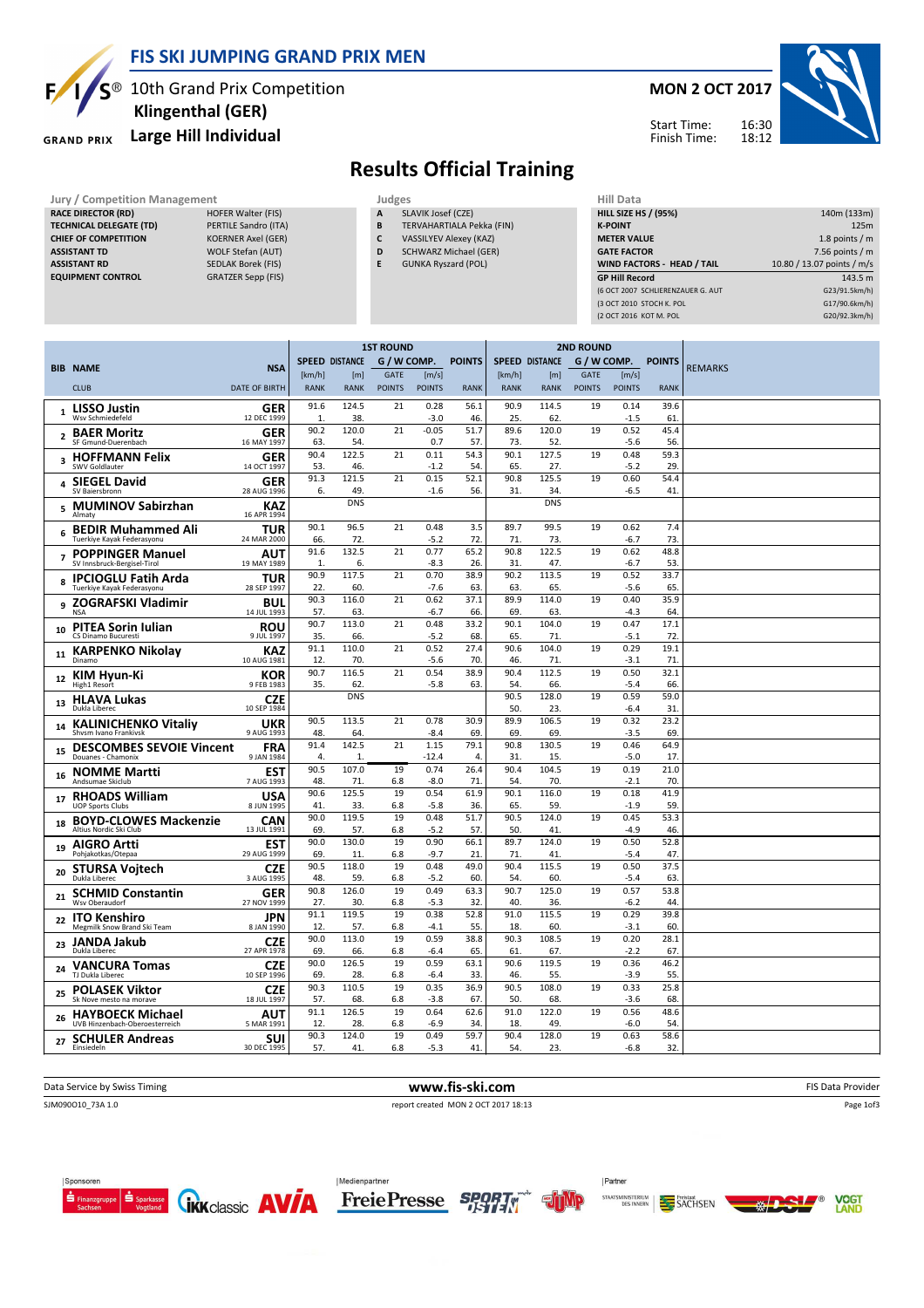FIS SKI JUMPING GRAND PRIX MEN



S<sup>®</sup> 10th Grand Prix Competition Klingenthal (GER)

GRAND PRIX Large Hill Individual

MON 2 OCT 2017



Start Time: Finish Time:

# Results Official Training

|    |                                                             |                           | <b>1ST ROUND</b>      |                       |                              |                        |               |                       | <b>2ND ROUND</b>   |                              |                        |                        |                |
|----|-------------------------------------------------------------|---------------------------|-----------------------|-----------------------|------------------------------|------------------------|---------------|-----------------------|--------------------|------------------------------|------------------------|------------------------|----------------|
|    | <b>BIB NAME</b>                                             | <b>NSA</b>                |                       | <b>SPEED DISTANCE</b> | G / W COMP.                  |                        | <b>POINTS</b> | <b>SPEED DISTANCE</b> |                    | G / W COMP.                  |                        | <b>POINTS</b>          | <b>REMARKS</b> |
|    | <b>CLUB</b>                                                 | <b>DATE OF BIRTH</b>      | [km/h]<br><b>RANK</b> | [m]<br><b>RANK</b>    | <b>GATE</b><br><b>POINTS</b> | [m/s]<br><b>POINTS</b> | <b>RANK</b>   | [km/h]<br><b>RANK</b> | [m]<br><b>RANK</b> | <b>GATE</b><br><b>POINTS</b> | [m/s]<br><b>POINTS</b> | <b>RANK</b>            |                |
| 28 | <b>FREITAG Richard</b>                                      | GER                       | 90.1                  | 126.0                 | 19                           | 0.41                   | 64.2          | 90.1                  | 129.0              | 19                           | 0.74                   | 59.2                   |                |
|    | <b>SG Nickelhuette Aue</b><br><b>HARADA Yumu</b>            | 14 AUG 1991<br><b>JPN</b> | 66.<br>90.4           | 30.<br>122.0          | 6.8<br>19                    | $-4.4$<br>0.49         | 28.<br>56.1   | 65.<br>90.8           | 21.<br>128.0       | 19                           | $-8.0$<br>0.54         | 30.<br>59.6            |                |
| 29 | Megmilk Snow Brand Ski Team                                 | 15 SEP 1990               | 53.<br>90.8           | 48.<br>124.5          | 6.8<br>19                    | -5.3<br>0.33           | 46.<br>62.3   | 31<br>90.6            | 23.<br>125.5       | 19                           | $-5.8$<br>0.42         | 27<br>56.4             |                |
| 30 | <b>EISENBICHLER Markus</b><br><b>TSV Siegsdorf</b>          | <b>GER</b><br>3 APR 1991  | 27.                   | 38.                   | 6.8                          | $-3.6$                 | 35.           | 46.                   | 34.                |                              | -4.5                   | 38                     |                |
| 31 | <b>STJERNEN Andreas</b><br>Sprova II                        | <b>NOR</b><br>30 JUL 1988 | 91.2<br>9.            | 127.0<br>23.          | 19<br>6.8                    | 0.46<br>$-5.0$         | 65.4<br>24.   | 91.3<br>6.            | 125.0<br>36.       | 19                           | 0.28<br>$-3.0$         | 57.0<br>36.            |                |
| 32 | <b>PAVLOVCIC Bor</b><br>Nd Ratece planica                   | SLO<br>27 JUN 1998        | 90.6<br>41.           | 121.5<br>49.          | 19<br>6.8                    | 0.56<br>$-6.0$         | 54.5<br>52.   | 90.3<br>61            | 114.0<br>63.       | 19                           | 0.21<br>$-2.3$         | 37.9<br>62             |                |
| 33 | <b>LARINTO Ville</b><br>Lahden Hiihtoseura                  | <b>FIN</b><br>11 APR 1990 | 90.9<br>22.           | 120.5<br>53.          | 19<br>6.8                    | 0.32<br>$-3.5$         | 55.2<br>51.   | 90.9<br>25.           | 124.0<br>41        | 19                           | 0.16<br>$-1.7$         | 56.5<br>37.            |                |
| 34 | <b>AIGNER Clemens</b>                                       | AUT                       | 90.8                  | 117.0                 | 19                           | 0.19                   | 50.3          | 90.8                  | 123.5              | 19                           | 0.31                   | 54.0                   |                |
| 35 | SV Innsbruck-Bergisel-Tirol<br><b>ALAMOMMO Andreas</b>      | 2 FEB 1993<br><b>FIN</b>  | 27.<br>91.0           | 61.<br>110.5          | 6.8<br>19                    | $-2.1$<br>0.14         | 59.<br>39.2   | 31.<br>91.1           | 44.<br>119.5       | 19                           | $-3.3$<br>0.64         | 43<br>43.2             |                |
|    | Ounasvaaran Hiihtoseura<br><b>PASCHKE Pius</b>              | 23 DEC 1998<br><b>GER</b> | 16.<br>90.6           | 68.<br>127.0          | 6.8<br>19                    | $-1.5$<br>0.31         | 62.<br>67.1   | 15.<br>90.7           | 55.<br>125.0       | 19                           | $-6.9$<br>0.23         | 58<br>57.5             |                |
| 36 | WSV Kiefersfelden                                           | 20 MAY 1990               | 41.<br>90.4           | 23.<br>121.0          | 6.8<br>19                    | $-3.3$<br>0.37         | 18.<br>55.6   | 40.<br>90.4           | 36.<br>120.0       | 19                           | $-2.5$<br>0.08         | 35<br>50.1             |                |
| 37 | <b>ZUPANCIC Miran</b><br>SK Zagorje                         | SLO<br>11 NOV 1989        | 53.                   | 52.                   | 6.8                          | $-4.0$                 | 50.           | 54.                   | 52.                |                              | $-0.9$                 | 49                     |                |
| 38 | <b>JELAR Ziga</b><br>Sk Triglav kranj                       | SLO<br>22 OCT 1997        | 90.3<br>57.           | 123.5<br>43.          | 19<br>6.8                    | 0.29<br>$-3.1$         | 61.0<br>38.   | 90.7<br>40.           | 120.0<br>52.       | 19                           | 0.08<br>$-0.9$         | 50.1<br>49             |                |
| 39 | <b>NAZAROV Mikhail</b><br>Moscow RGSH Stolitsa Dinamo       | <b>RUS</b><br>14 OCT 1994 | 90.8<br>27.           | 127.0<br>23.          | 19<br>6.8                    | 0.30<br>$-3.2$         | 67.2<br>17.   | 90.9<br>25.           | 134.0<br>9.        | 19                           | 0.52<br>$-5.6$         | 70.6<br>9              |                |
| 40 | <b>PREVC Peter</b><br>SK Triglav Kranj                      | SLO<br>20 SEP 1992        | 90.3<br>57.           | 127.5<br>21.          | 19<br>6.8                    | 0.48<br>$-5.2$         | 66.1<br>21.   | 90.9<br>25.           | 133.0<br>10.       | 19                           | 0.66<br>$-7.1$         | 67.3<br>14             |                |
| 41 | <b>PEIER Killian</b>                                        | SUI                       | 90.5                  | 124.0                 | 19                           | 0.69                   | 57.5          | 90.9                  | 127.0              | 19                           | 0.51                   | 58.1                   |                |
| 42 | Vallee du Joux<br><b>FETTNER Manuel</b>                     | 28 MAR 1995<br>AUT        | 48.<br>90.6           | 41.<br>125.0          | 6.8<br>19                    | $-7.5$<br>0.50         | 44.<br>61.4   | 25.<br>90.8           | 30.<br>130.0       | 19                           | $-5.5$<br>0.39         | 33<br>64.8             |                |
|    | SV Innsbruck-Bergisel-Tirol<br><b>SCHIFFNER Markus</b>      | 17 JUN 1985<br>AUT        | 41.<br>91.3           | 35.<br>120.0          | 6.8<br>19                    | $-5.4$<br>0.31         | 37.<br>54.5   | 31.<br>91.4           | 16.<br>123.0       | 19                           | -4.2<br>0.20           | 18<br>54.2             |                |
| 43 | UVB Hinzenbach-Oberoesterreich                              | 5 JUN 1992                | 6.<br>90.2            | 54.<br>125.0          | 6.8<br>19                    | $-3.3$<br>0.16         | 52.<br>65.1   | 3.<br>90.2            | 46.<br>125.0       | 19                           | $-2.2$<br>0.22         | 42                     |                |
| 44 | <b>WOLNY Jakub</b><br>LKS Klimczok Bystra                   | POL<br>15 MAY 1995        | 63.                   | 35.                   | 6.8                          | $-1.7$                 | 27.           | 63.                   | 36.                |                              | $-2.4$                 | 57.6<br>34             |                |
| 45 | <b>ROMASHOV Alexey</b><br>Saint-Petersburg KOR1             | <b>RUS</b><br>29 APR 1992 | 90.6<br>41.           | 113.5<br>64.          | 19<br>6.8                    | 0.20<br>$-2.2$         | 43.9<br>61.   | 90.9<br>25.           | 118.0<br>58.       | 19                           | 0.23<br>$-2.5$         | 44.9<br>57.            |                |
| 46 | <b>BICKNER Kevin</b><br>Norge Ski Club                      | USA<br>23 SEP 1996        | 90.8<br>27.           | 121.5<br>49.          | 19<br>6.8                    | 0.24<br>$-2.6$         | 57.9<br>42.   | 91.0<br>18.           | 129.5<br>18.       | 19                           | 0.40<br>-4.3           | 63.8<br>21             |                |
| 47 | <b>SCHLIERENZAUER Gregor</b><br>SV Innsbruck-Bergisel-Tirol | AUT<br>7 JAN 1990         | 90.8<br>27.           | 127.0<br>23.          | 19<br>6.8                    | 0.31<br>$-3.3$         | 67.1<br>18.   | 91.7<br>1.            | 136.0<br>3         | 19                           | 0.63<br>$-6.8$         | 73.0<br>7 <sub>2</sub> |                |
| 48 | <b>ITO Daiki</b>                                            | JPN                       |                       | <b>DNS</b>            |                              |                        |               |                       | <b>DNS</b>         |                              |                        |                        |                |
| 49 | Megmilk Snow Brand Ski Team<br><b>STOCH Kamil</b>           | 27 DEC 1985<br>POL        | 90.7                  | 131.0                 | 19                           | 0.31                   | 74.3          | 90.6                  | 135.0              | 19                           | 0.37                   | 74.0                   |                |
|    | KS Eve-nement Zakopane                                      | 25 MAY 1987<br><b>GER</b> | 35.<br>91.5           | 9.<br>128.0           | 6.8<br>19                    | $-3.3$<br>0.52         | 7.<br>66.6    | 46.<br>91.3           | 5.<br>120.5        | 19                           | $-4.0$<br>0.18         | 6.<br>50.0             |                |
| 50 | WANK Andreas<br>SC Hinterzarten                             | 18 FEB 1988               | 3.                    | 18.<br>126.0          | 6.8<br>19                    | $-5.6$                 | 20.           | 6.<br>91.1            | 51                 | 19                           | $-1.9$                 | 51                     |                |
| 51 | <b>FANNEMEL Anders</b><br>Hornindal II                      | <b>NOR</b><br>13 MAY 1991 | 91.2<br>9.            | 30.                   | 6.8                          | 0.47<br>$-5.1$         | 63.5<br>31.   | 15.                   | 123.5<br>44.       |                              | 0.14<br>$-1.5$         | 55.8<br>39             |                |
| 52 | <b>INSAM Alex</b><br><b>GS FIAMME ORO</b>                   | <b>ITA</b><br>19 DEC 1997 | 90.4<br>53.           | 122.5<br>46.          | 19<br>6.8                    | 0.52<br>$-5.6$         | 56.7<br>45.   | 90.4<br>54.           | 119.5<br>55.       | 19                           | 0.08<br>$-0.9$         | 49.2<br>52             |                |
| 53 | <b>MURANKA Klemens</b><br>TS Wisla Zakopane                 | POL<br>31 AUG 1994        | 90.2<br>63.           | 128.0<br>18.          | 19<br>6.8                    | 0.42<br>$-4.5$         | 67.7<br>16.   | 90.5<br>50.           | 127.0<br>30.       | 19                           | 0.27<br>$-2.9$         | 60.7<br>25.            |                |
| 54 | <b>WELLINGER Andreas</b>                                    | <b>GER</b>                | 91.3                  | 135.5<br>4.           | 19                           | 0.38                   | 81.6<br>2.    | 91.6                  | 140.0              | 19                           | 0.73<br>$-7.9$         | 79.1<br>2.             |                |
| 55 | Sc Ruhpolding<br><b>AALTO Antti</b>                         | 28 AUG 1995<br><b>FIN</b> | 6.<br>90.7            | 123.0                 | 6.8<br>19                    | $-4.1$<br>0.52         | 57.6          | 2.<br>90.8            | 2.<br>125.0        | 19                           | 0.42                   | 55.5                   |                |
|    | Kiteen Urheilijat<br><sub>56</sub> KRAFT Stefan             | 2 APR 1995<br>AUT         | 35.<br>91.0           | 44.<br>131.0          | 6.8<br>19                    | $-5.6$<br>0.59         | 43.<br>71.2   | 31.<br>91.3           | 36.<br>135.0       | 19                           | -4.5<br>0.01           | 40.<br>77.9            |                |
|    | SV Schwarzach-Salzburg                                      | 13 MAY 1993               | 16.<br>91.0           | 9.<br>129.5           | 6.8<br>19                    | $-6.4$<br>0.43         | 10.<br>70.3   | 6.<br>91.0            | 5.<br>131.5        | 19                           | $-0.1$<br>0.24         | 3.<br>69.1             |                |
| 57 | <b>TAKEUCHI Taku</b><br>Kitano Construction Corp. Ski Club  | JPN<br>20 MAY 1987        | 16.                   | 14.                   | 6.8                          | -4.6                   | 13.           | 18.                   | 13.                |                              | $-2.6$                 | 12.                    |                |
| 58 | <b>TANDE Daniel Andre</b><br>Kongsberg If                   | <b>NOR</b><br>24 JAN 1994 | 91.2<br>9.            | 133.5<br>5.           | 19<br>6.8                    | 0.45<br>$-4.9$         | 77.2<br>5.    | 91.4<br>3.            | 131.5<br>13.       | 19                           | 0.39<br>$-4.2$         | 67.5<br>13.            |                |
|    | 59 FORFANG Johann Andre                                     | <b>NOR</b><br>4 JUL 1995  | 90.6<br>41.           | 132.5<br>6.           | 19<br>6.8                    | 0.66<br>$-7.1$         | 73.2<br>8.    | 91.0<br>18.           | 132.0<br>12.       | 19                           | 0.29<br>$-3.1$         | 69.5<br>11.            |                |
| 60 | <b>BRESADOLA Davide</b><br>CS ESERCITO                      | <b>ITA</b><br>10 SEP 1988 | 90.8<br>27.           | 130.0<br>11.          | 19<br>6.8                    | 0.50<br>$-5.4$         | 70.4<br>12.   | 91.3<br>6.            | 134.5<br>8.        | 19                           | 0.19<br>$-2.1$         | 75.0<br>5.             |                |